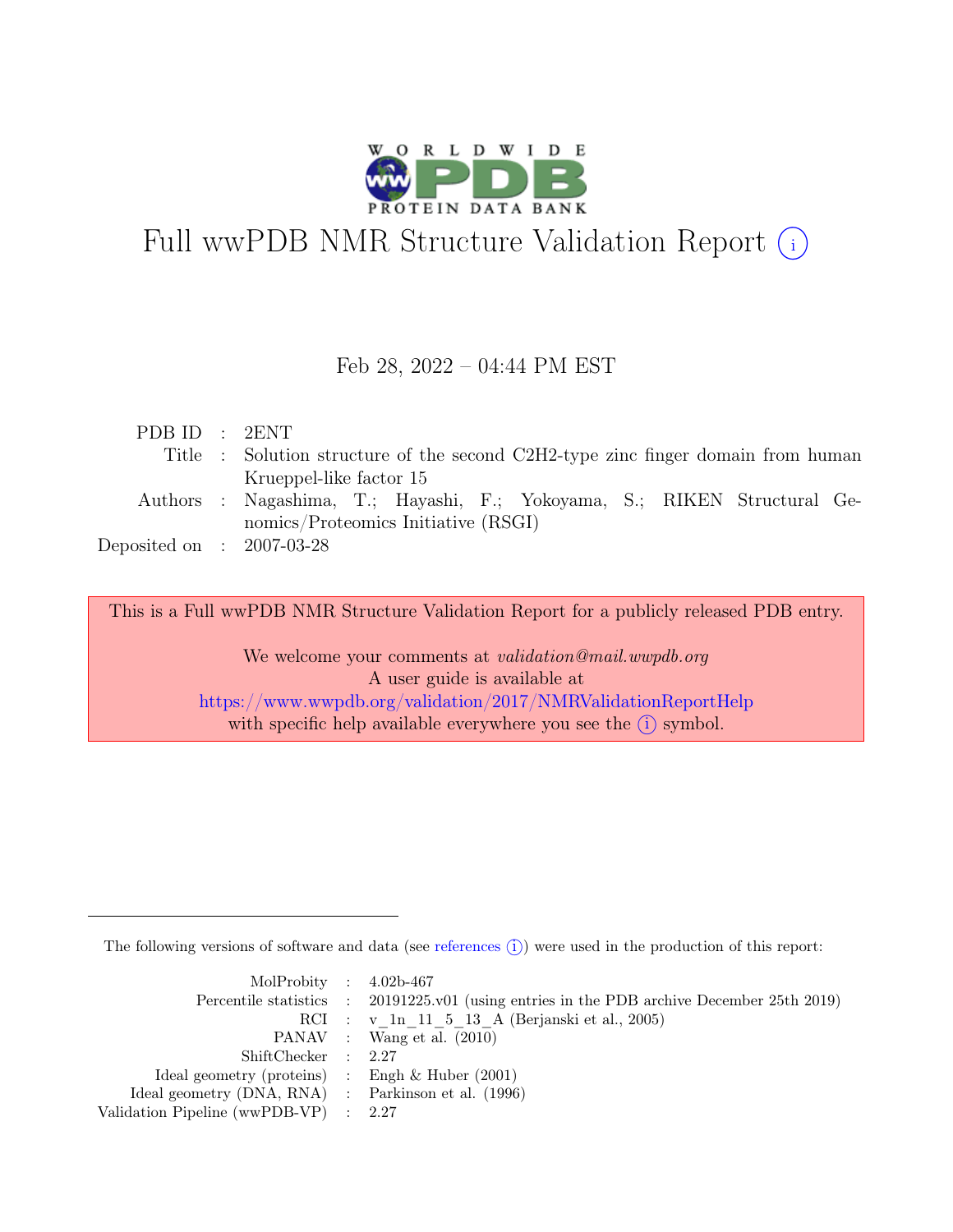# 1 Overall quality at a glance  $(i)$

The following experimental techniques were used to determine the structure: SOLUTION NMR

The overall completeness of chemical shifts assignment was not calculated.

Percentile scores (ranging between 0-100) for global validation metrics of the entry are shown in the following graphic. The table shows the number of entries on which the scores are based.



| Metric.               | Whole archive | NMR archive   |
|-----------------------|---------------|---------------|
|                       | $(\#Entries)$ | $(\#Entries)$ |
| Clashscore            | 158937        | 12864         |
| Ramachandran outliers | 154571        | 11451         |
| Sidechain outliers    | 154315        | 11428         |

The table below summarises the geometric issues observed across the polymeric chains and their fit to the experimental data. The red, orange, yellow and green segments indicate the fraction of residues that contain outliers for  $>=$  3, 2, 1 and 0 types of geometric quality criteria. A cyan segment indicates the fraction of residues that are not part of the well-defined cores, and a grey segment represents the fraction of residues that are not modelled. The numeric value for each fraction is indicated below the corresponding segment, with a dot representing fractions  $\langle=5\%$ 

| Mol | Chain | $\mathsf{Length}$ | Quality of chain |     |     |  |
|-----|-------|-------------------|------------------|-----|-----|--|
|     |       | 48                | 42%              | 15% | 44% |  |

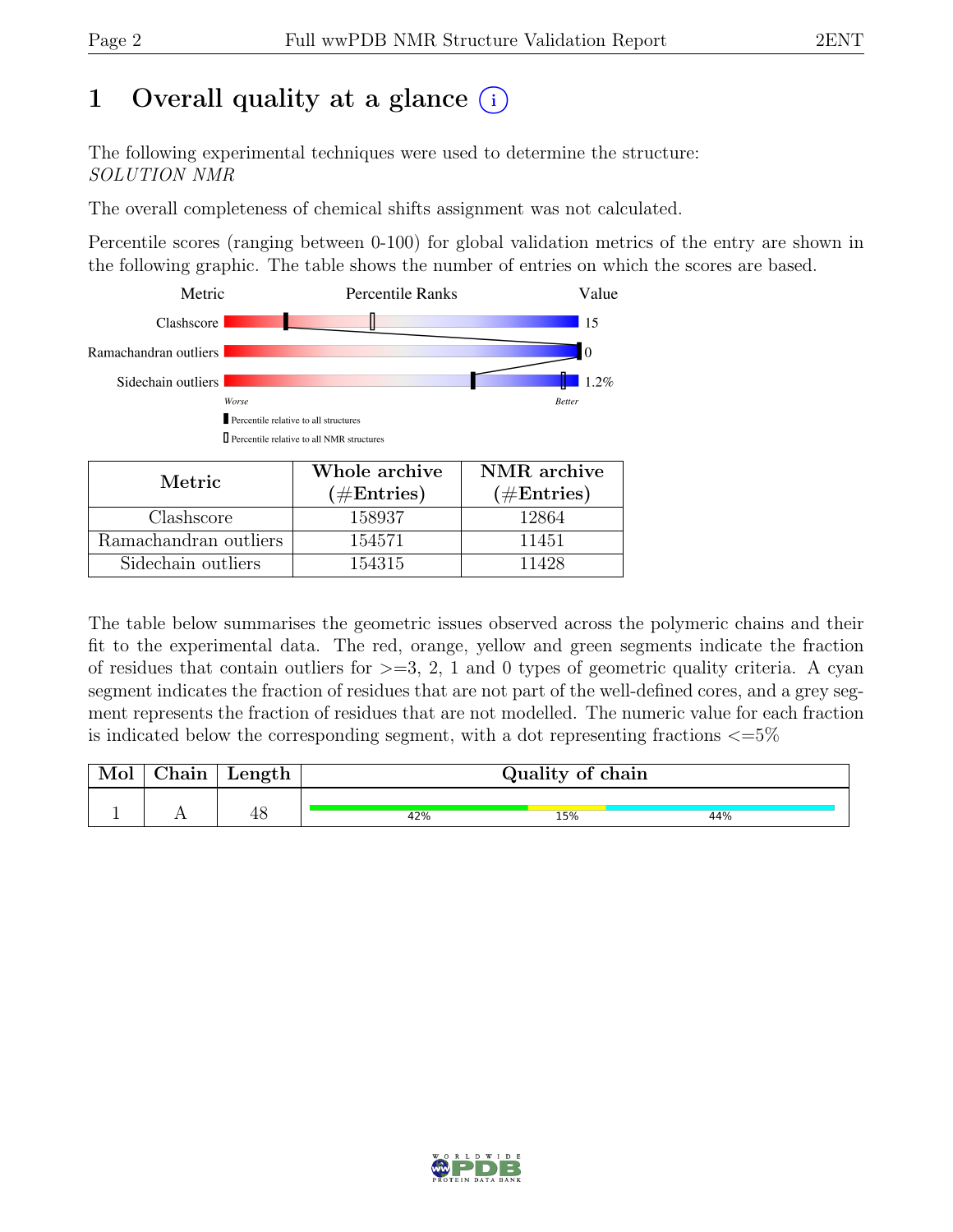# 2 Ensemble composition and analysis  $(i)$

This entry contains 20 models. Model 4 is the overall representative, medoid model (most similar to other models). The authors have identified model 1 as representative, based on the following criterion: lowest energy.

The following residues are included in the computation of the global validation metrics.

| Well-defined (core) protein residues                                            |                    |          |  |  |  |
|---------------------------------------------------------------------------------|--------------------|----------|--|--|--|
| Backbone RMSD (Å)   Medoid model  <br>Well-defined core   Residue range (total) |                    |          |  |  |  |
|                                                                                 | A:349-A:375 $(27)$ | $0.07\,$ |  |  |  |

Ill-defined regions of proteins are excluded from the global statistics.

Ligands and non-protein polymers are included in the analysis.

The models can be grouped into 2 clusters. No single-model clusters were found.

| Cluster number | Models                                                      |
|----------------|-------------------------------------------------------------|
|                | $1, 2, 3, 4, 5, 6, 7, 8, 9, 10, 11, 12, 14, 15, 17, 19, 20$ |
|                | 13, 16, 18                                                  |

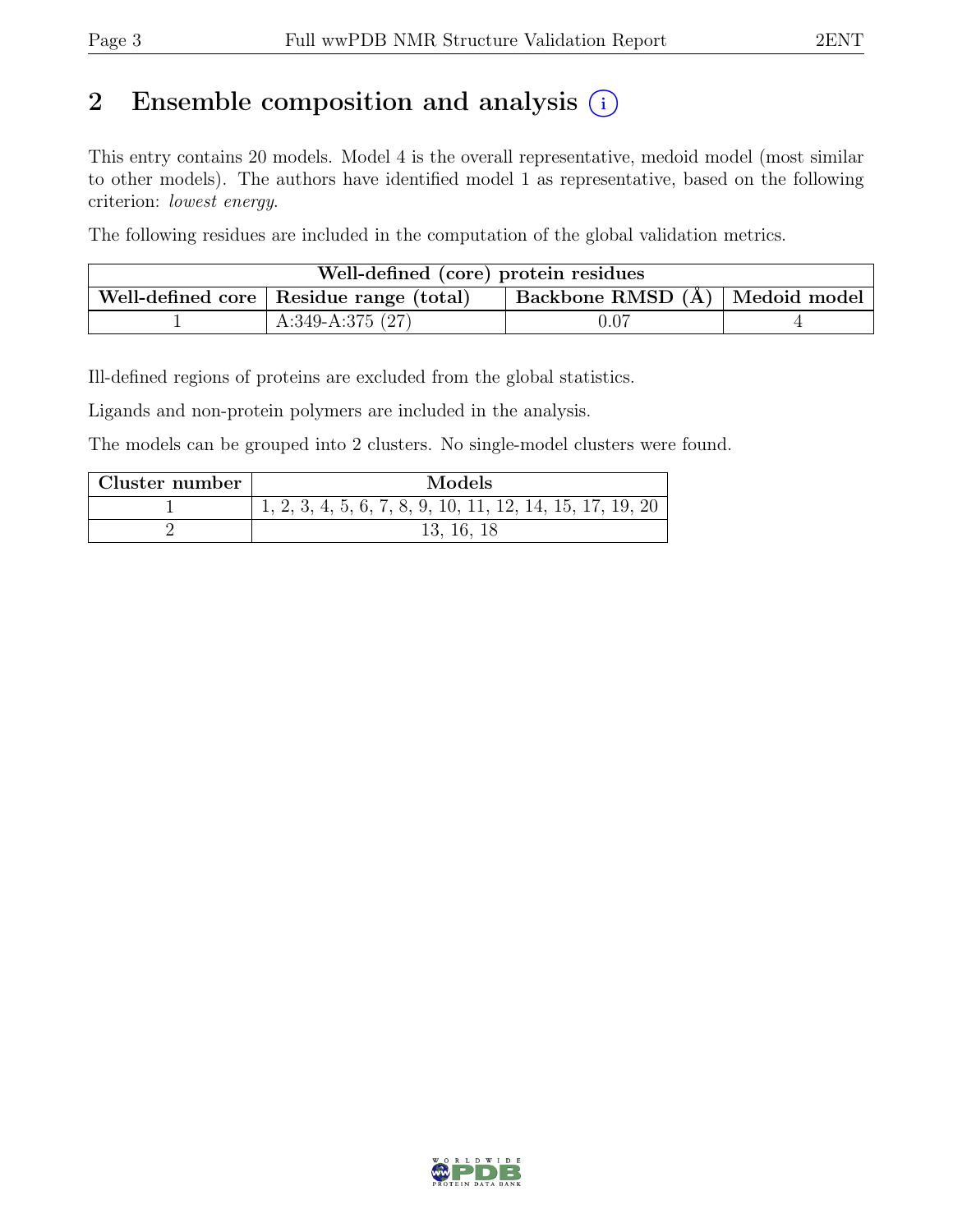# 3 Entry composition (i)

There are 2 unique types of molecules in this entry. The entry contains 673 atoms, of which 321 are hydrogens and 0 are deuteriums.

• Molecule 1 is a protein called Krueppel-like factor 15.

|  | Mol   Chain   Residues | Atoms          |     |     |  | <b>Trace</b> |  |  |
|--|------------------------|----------------|-----|-----|--|--------------|--|--|
|  |                        | $\text{Total}$ |     | H   |  |              |  |  |
|  | 40                     | 672            | 210 | 321 |  | -68          |  |  |

There are 13 discrepancies between the modelled and reference sequences:

| ${\rm Chain}$ | Residue | Modelled   | Actual | Comment        | Reference  |
|---------------|---------|------------|--------|----------------|------------|
| A             | 339     | <b>GLY</b> |        | expression tag | UNP Q9UIH9 |
| А             | 340     | <b>SER</b> |        | expression tag | UNP Q9UIH9 |
| A             | 341     | <b>SER</b> |        | expression tag | UNP Q9UIH9 |
| А             | 342     | GLY        |        | expression tag | UNP Q9UIH9 |
| А             | 343     | <b>SER</b> |        | expression tag | UNP Q9UIH9 |
| А             | 344     | <b>SER</b> |        | expression tag | UNP Q9UIH9 |
| А             | 345     | <b>GLY</b> |        | expression tag | UNP Q9UIH9 |
| А             | 381     | <b>SER</b> |        | expression tag | UNP Q9UIH9 |
| A             | 382     | <b>GLY</b> |        | expression tag | UNP Q9UIH9 |
| A             | 383     | <b>PRO</b> |        | expression tag | UNP Q9UIH9 |
| А             | 384     | <b>SER</b> |        | expression tag | UNP Q9UIH9 |
| A             | 385     | <b>SER</b> |        | expression tag | UNP Q9UIH9 |
| A             | 386     | <b>GLY</b> |        | expression tag | UNP Q9UIH9 |

• Molecule 2 is ZINC ION (three-letter code: ZN) (formula: Zn).

|  | Mol   Chain   Residues | <b>Atoms</b> |
|--|------------------------|--------------|
|  |                        | Total        |
|  |                        |              |

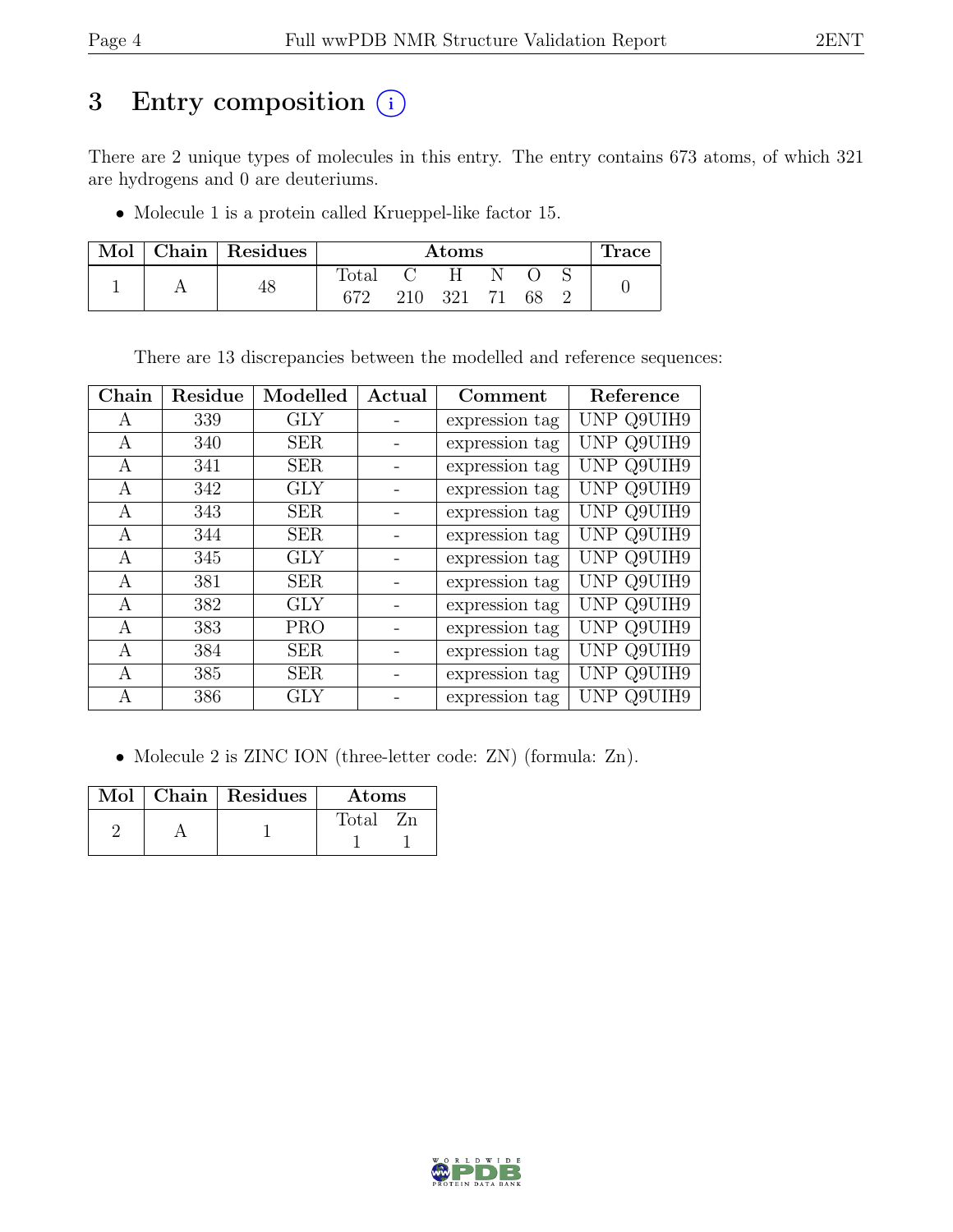# 4 Residue-property plots (i)

## <span id="page-4-0"></span>4.1 Average score per residue in the NMR ensemble

These plots are provided for all protein, RNA, DNA and oligosaccharide chains in the entry. The first graphic is the same as shown in the summary in section 1 of this report. The second graphic shows the sequence where residues are colour-coded according to the number of geometric quality criteria for which they contain at least one outlier:  $green = 0$ ,  $yellow = 1$ ,  $orange = 2$  and  $red =$ 3 or more. Stretches of 2 or more consecutive residues without any outliers are shown as green connectors. Residues which are classified as ill-defined in the NMR ensemble, are shown in cyan with an underline colour-coded according to the previous scheme. Residues which were present in the experimental sample, but not modelled in the final structure are shown in grey.

• Molecule 1: Krueppel-like factor 15



### 4.2 Scores per residue for each member of the ensemble

Colouring as in section [4.1](#page-4-0) above.

#### 4.2.1 Score per residue for model 1

• Molecule 1: Krueppel-like factor 15



#### 4.2.2 Score per residue for model 2



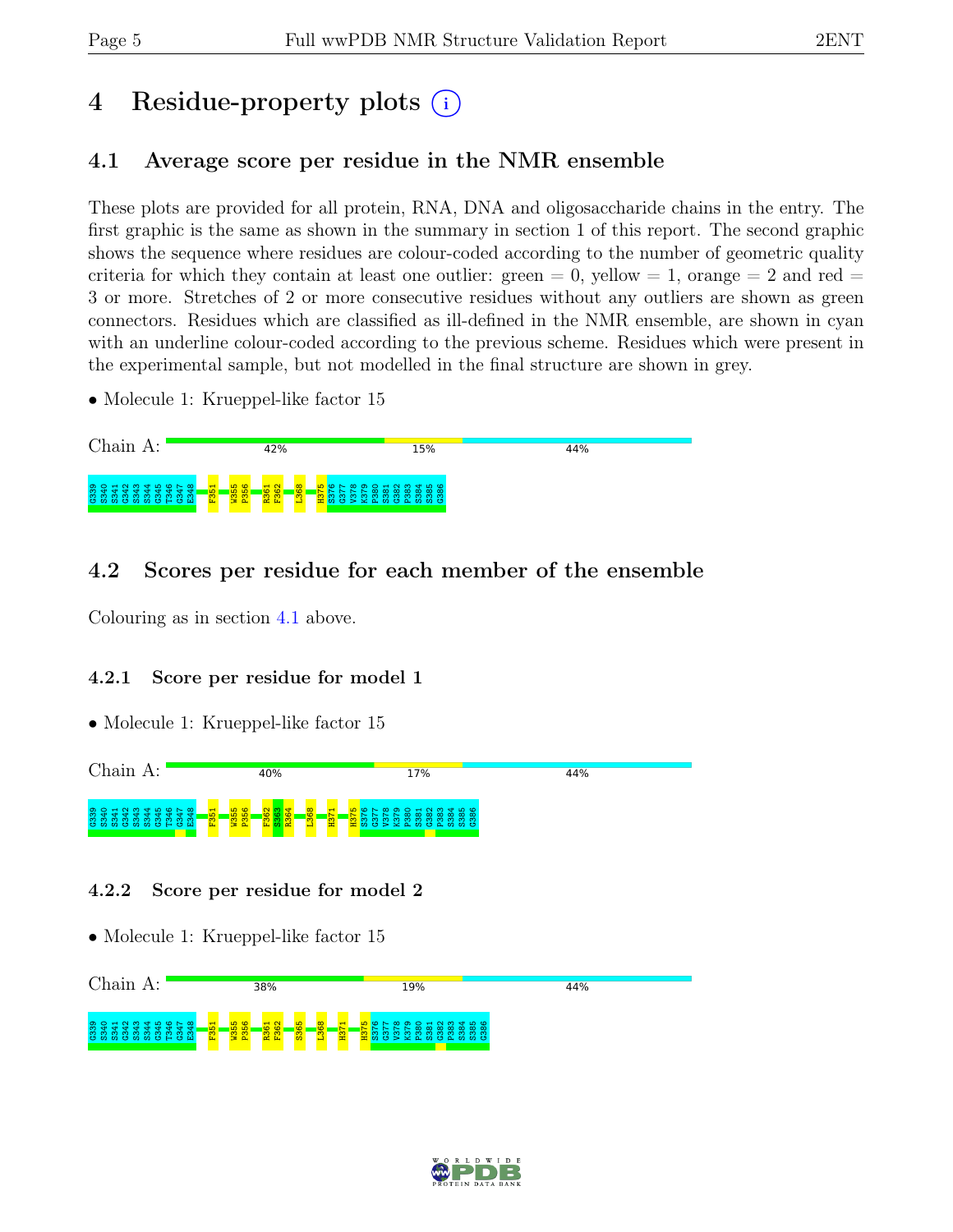#### 4.2.3 Score per residue for model 3

• Molecule 1: Krueppel-like factor 15



#### 4.2.4 Score per residue for model 4 (medoid)

• Molecule 1: Krueppel-like factor 15



#### 4.2.5 Score per residue for model 5

• Molecule 1: Krueppel-like factor 15



#### 4.2.6 Score per residue for model 6

• Molecule 1: Krueppel-like factor 15



#### 4.2.7 Score per residue for model 7



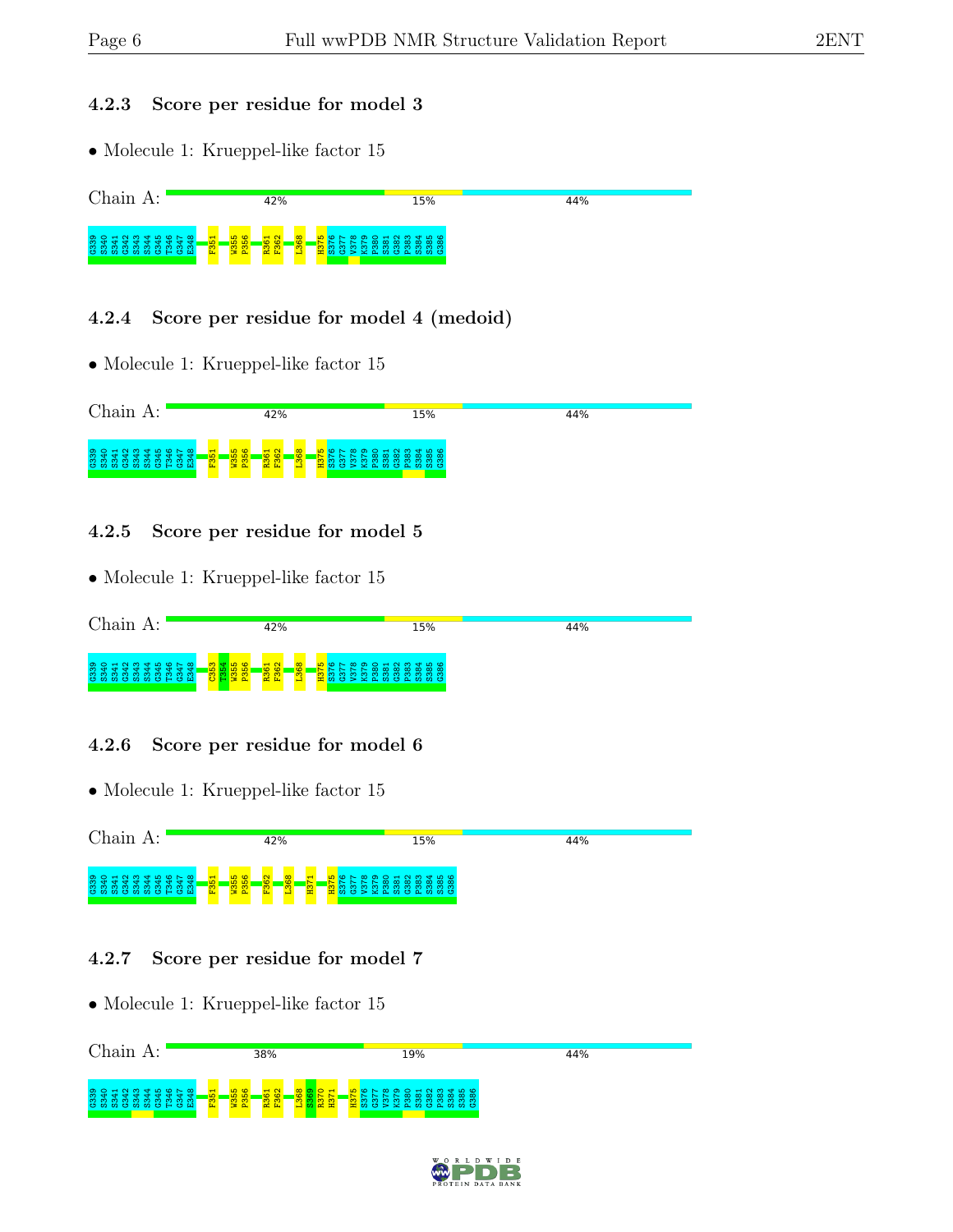#### 4.2.8 Score per residue for model 8

• Molecule 1: Krueppel-like factor 15



#### 4.2.9 Score per residue for model 9

• Molecule 1: Krueppel-like factor 15



#### 4.2.10 Score per residue for model 10

• Molecule 1: Krueppel-like factor 15

| Chain<br>А:                                | 40%                                                                                                                                                       | 17%                                                                                                                                  | 44% |
|--------------------------------------------|-----------------------------------------------------------------------------------------------------------------------------------------------------------|--------------------------------------------------------------------------------------------------------------------------------------|-----|
| 3340<br>444<br>⁄ ਚਾ<br><b>COOCCOOCCHCH</b> | <b>CO</b><br>$\overline{M}$ $\alpha$<br>$\mathbf -$<br>$\frac{1}{8}$<br><b>BB</b><br>$\mathbf{2}$<br>$\circ$<br>$\frac{1}{26}$<br><u>, 87</u><br>ဇ္တ<br>÷ | 888012456<br><u> പരിധ</u><br>$\infty$ $\infty$ $\infty$<br>∞ ∞<br>്യ സ<br>_ യ<br>~<br>് ത<br>ന<br>ო ო<br>m<br>ന<br>ന<br>0 > 20000000 |     |

#### 4.2.11 Score per residue for model 11

• Molecule 1: Krueppel-like factor 15



#### 4.2.12 Score per residue for model 12



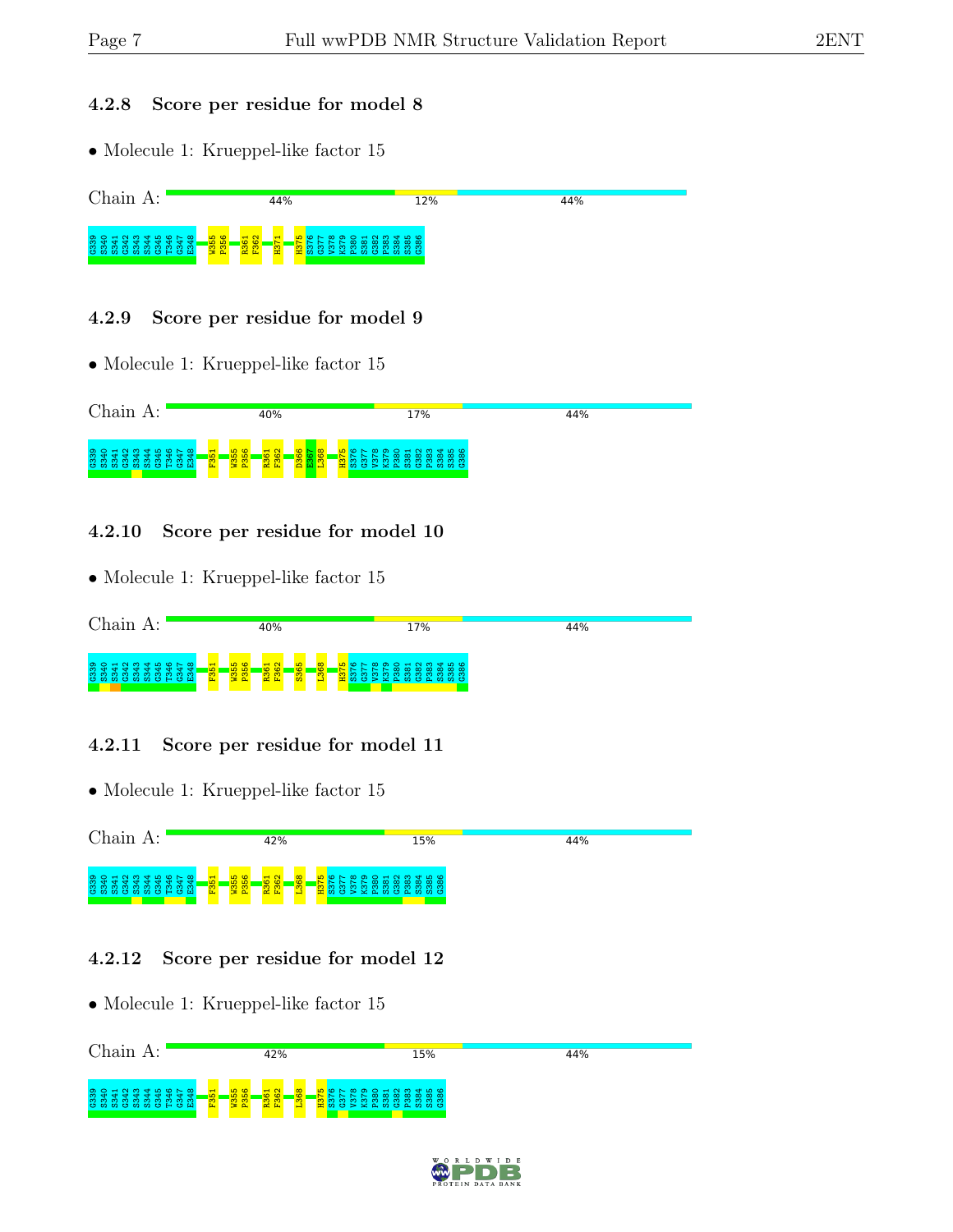#### 4.2.13 Score per residue for model 13

• Molecule 1: Krueppel-like factor 15



#### 4.2.14 Score per residue for model 14

• Molecule 1: Krueppel-like factor 15



#### 4.2.15 Score per residue for model 15

• Molecule 1: Krueppel-like factor 15



#### 4.2.16 Score per residue for model 16

• Molecule 1: Krueppel-like factor 15



#### 4.2.17 Score per residue for model 17



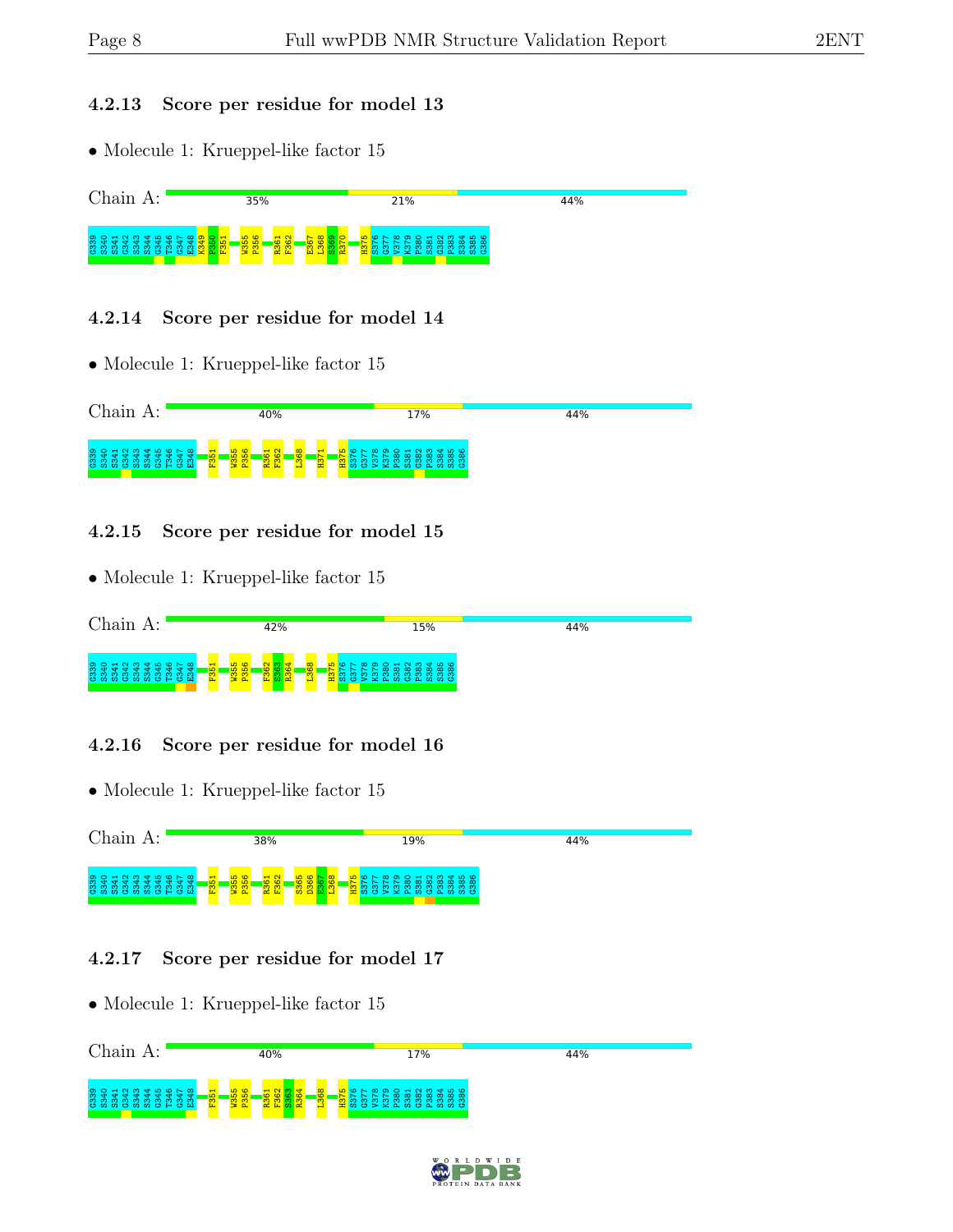#### 4.2.18 Score per residue for model 18

 $\bullet$  Molecule 1: Krueppel-like factor  $15$ 



#### 4.2.19 Score per residue for model 19

• Molecule 1: Krueppel-like factor 15



#### 4.2.20 Score per residue for model 20

| Chain A:          | 40%                                                                                                                                           | 17%                                                                                  | 44% |
|-------------------|-----------------------------------------------------------------------------------------------------------------------------------------------|--------------------------------------------------------------------------------------|-----|
| <b>COOCOOCHCH</b> | <u> က</u> ထ<br>$\overline{\phantom{0}}$<br><u>പ സ</u><br>$M$ $\Omega$<br>$\frac{8}{36}$<br><mark>, ಹಿ</mark><br>$\frac{1}{26}$<br>$\alpha$ to | <u> ഗ ര</u> പ<br>*****<br>_ ೫<br>೫<br>$\sim$<br>È<br>$\sim$<br>ന<br>$\infty$<br>: നി |     |

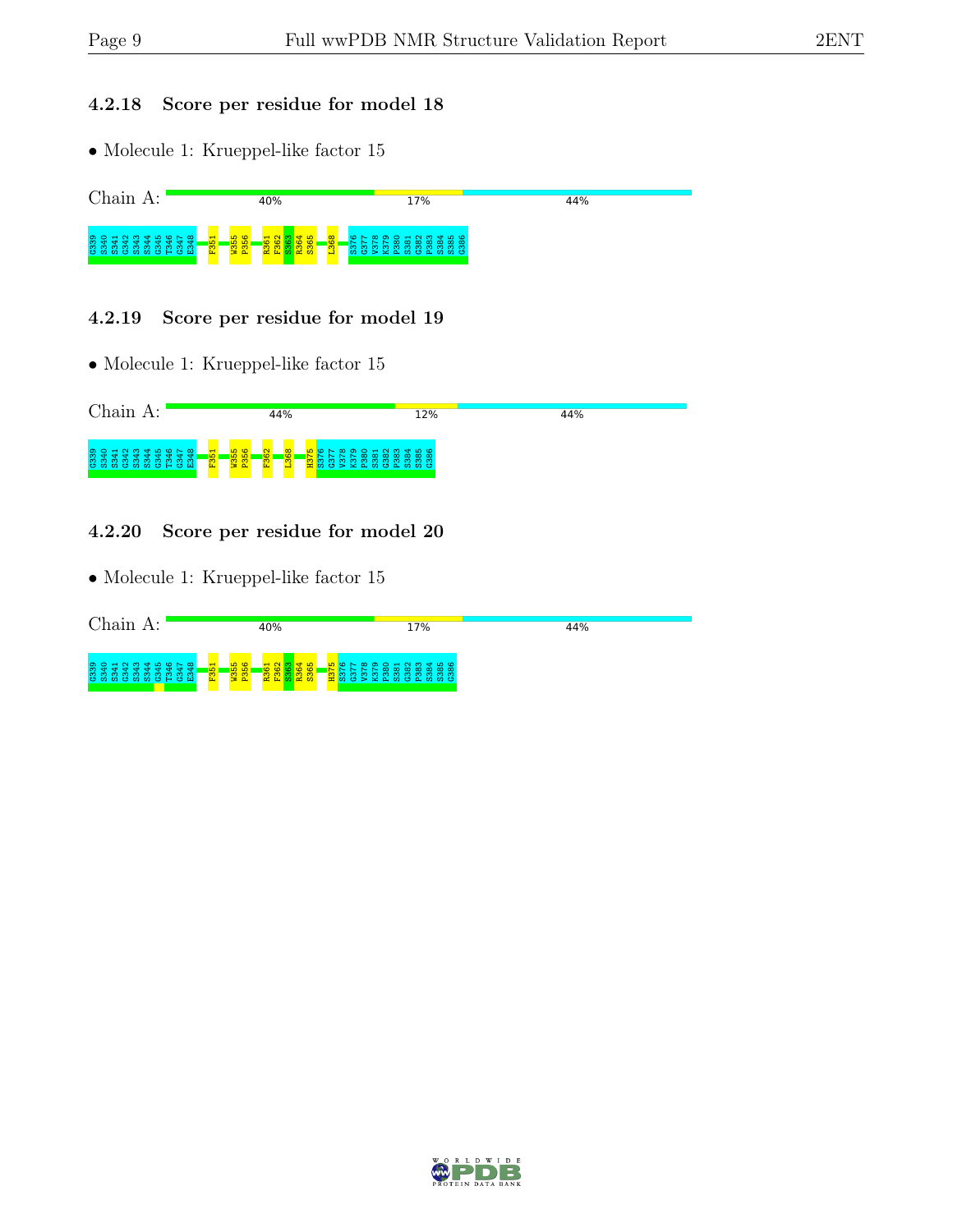# 5 Refinement protocol and experimental data overview  $(i)$

The models were refined using the following method: torsion angle dynamics.

Of the 100 calculated structures, 20 were deposited, based on the following criterion: structures with the least restraint violations, target function.

The following table shows the software used for structure solution, optimisation and refinement.

| Software name   Classification |                                         | Version |
|--------------------------------|-----------------------------------------|---------|
| <b>CYANA</b>                   | structure solution $\vert 2.0.17 \vert$ |         |
| <b>CYANA</b>                   | refinement                              | 2.0.17  |

No chemical shift data was provided.

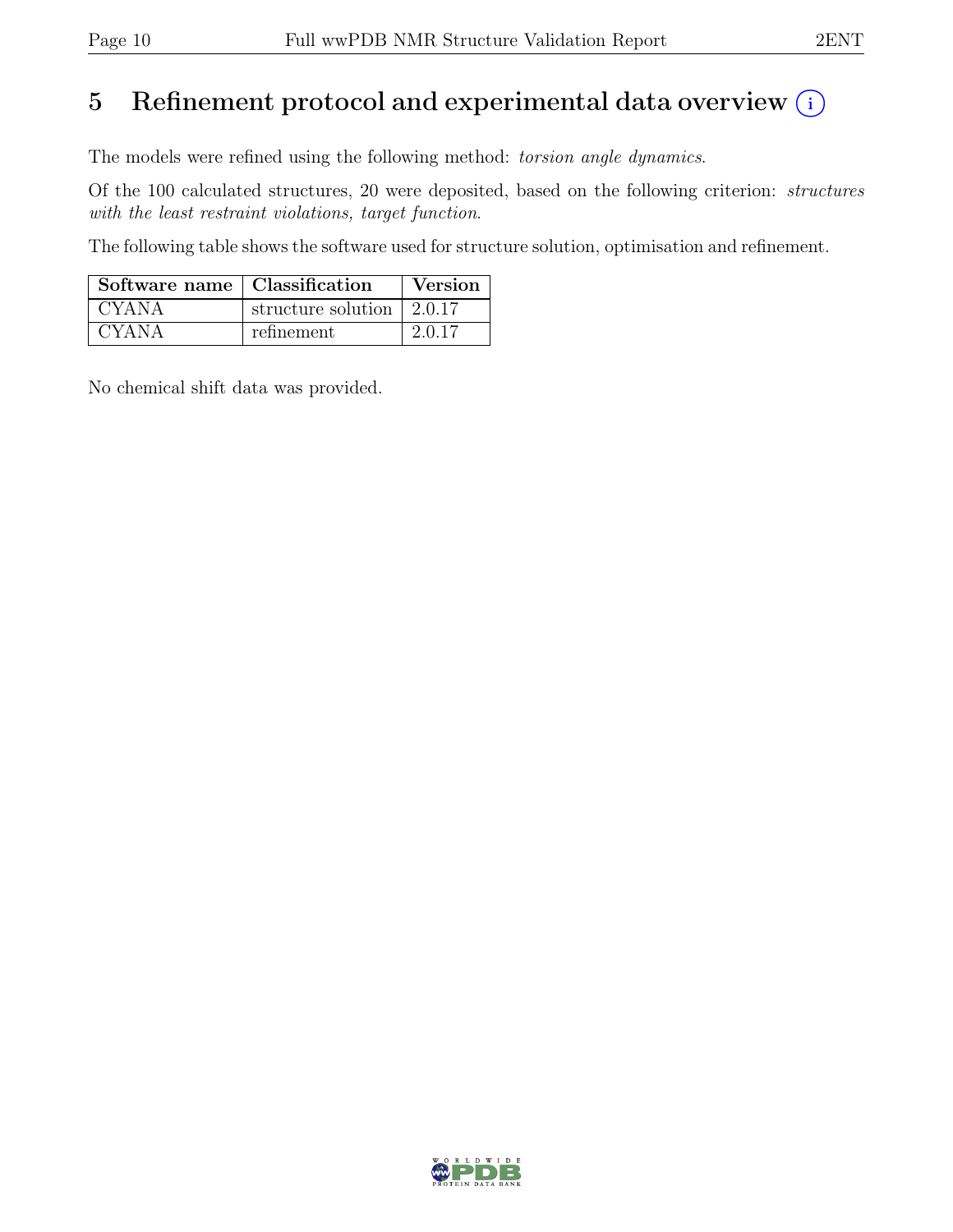# 6 Model quality  $(i)$

# 6.1 Standard geometry  $(i)$

Bond lengths and bond angles in the following residue types are not validated in this section: ZN

There are no covalent bond-length or bond-angle outliers.

There are no bond-length outliers.

There are no bond-angle outliers.

There are no chirality outliers.

There are no planarity outliers.

### 6.2 Too-close contacts  $(i)$

In the following table, the Non-H and H(model) columns list the number of non-hydrogen atoms and hydrogen atoms in each chain respectively. The H(added) column lists the number of hydrogen atoms added and optimized by MolProbity. The Clashes column lists the number of clashes averaged over the ensemble.

| Mol |      | Chain   Non-H   H(model)   H(added)   Clashes |  |
|-----|------|-----------------------------------------------|--|
|     |      |                                               |  |
|     | 4600 |                                               |  |

The all-atom clashscore is defined as the number of clashes found per 1000 atoms (including hydrogen atoms). The all-atom clashscore for this structure is 15.

All unique clashes are listed below, sorted by their clash magnitude.

| Atom-1              | Atom-2              | $Clash(\AA)$ | Distance(A) | Models         |                |
|---------------------|---------------------|--------------|-------------|----------------|----------------|
|                     |                     |              |             | Worst          | Total          |
| 1: A:351: PHE:HB3   | 1:A:368:LEU:HD22    | 0.62         | 1.71        |                | 16             |
| 1: A: 355: TRP: CD1 | 1: A: 356: PRO:O    | 0.53         | 2.62        | 1              | 10             |
| 1: A:361: ARG: C    | 1: A:362: PHE:CD1   | 0.53         | 2.83        | 9              | 16             |
| 1: A:351: PHE:CD2   | 1: A:364: ARG: C    | 0.50         | 2.85        | 18             | 1              |
| 1:A:351:PHE:CE1     | 1:A:365:SER:HB3     | 0.49         | 2.43        | $\overline{2}$ | $\overline{2}$ |
| 1:A:351:PHE:CE1     | 1: A:365: SER:CB    | 0.48         | 2.95        | 2              | 1              |
| 1: A: 355: TRP: CE3 | 1: A:375: HIS: HB3  | 0.48         | 2.44        | 8              | 19             |
| 1: A:362: PHE:CD1   | 1: A:368:LEU:HA     | 0.48         | 2.43        | 18             | 13             |
| 1: A:351: PHE:CE1   | 1: A: 365: SER: HB2 | 0.47         | 2.44        | 18             | 1              |
| 1: A:351: PHE:CD1   | 1:A:365:SER:HA      | 0.47         | 2.45        | 16             | $\overline{4}$ |
| 1:A:351:PHE:CE2     | 1: A:364: ARG: C    | 0.46         | 2.89        | 18             | 1              |
| 1: A: 355: TRP: CG  | 1:A:356:PRO:HD2     | 0.44         | 2.48        | 11             | 20             |

Continued on next page...

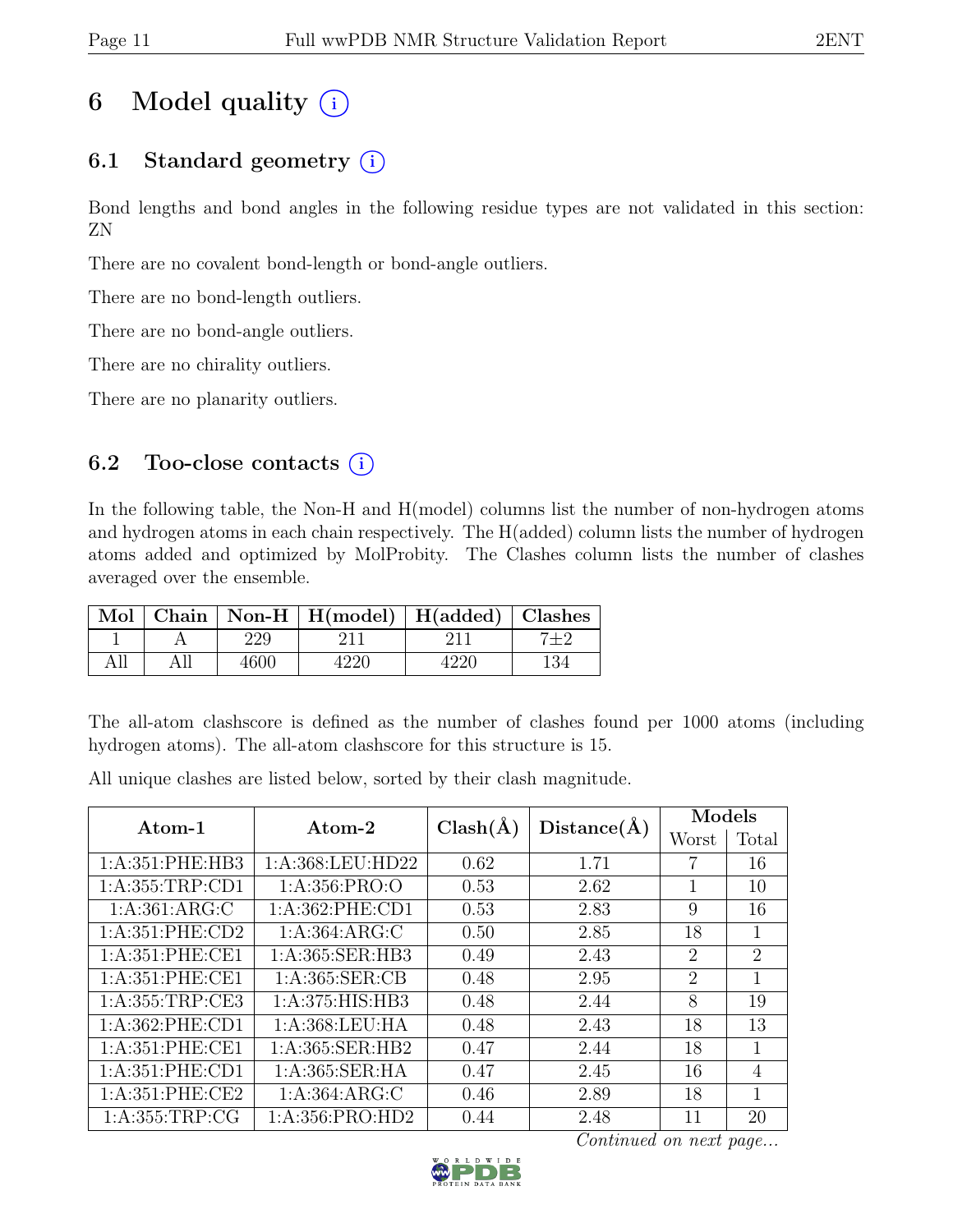|--|

|                     | Atom-2             | $Clash(\AA)$ | Distance(A) | Models |       |
|---------------------|--------------------|--------------|-------------|--------|-------|
| $\rm{Atom-1}$       |                    |              |             | Worst  | Total |
| 1: A:351: PHE: CZ   | 1:A:365:SER:HB3    | 0.43         | 2.49        | 2      |       |
| 1:A:362:PHE:CD1     | 1:A:362:PHE:N      | 0.43         | 2.87        | 12     | 3     |
| 1:A:353:CYS:HA      | 1:A:368:LEU:HD11   | 0.42         | 1.91        | 5      | 1     |
| 1: A:362: PHE: CZ   | 1: A:371: HIS: CB  | 0.41         | 3.03        | 7      | 6     |
| 1: A: 367: GLU:O    | 1: A:370: ARG: CG  | 0.41         | 2.67        | 13     | 1     |
| 1: A: 355: TRP: CD2 | 1:A:356:PRO:HD2    | 0.41         | 2.51        | 8      | 14    |
| 1: A:351: PHE:CE1   | 1:A:365:SER:HA     | 0.41         | 2.51        | 16     |       |
| 1: A:370: ARG: HB2  | 1: A:370: ARG: CZ  | 0.41         | 2.46        | 7      |       |
| 1: A:362: PHE:CE1   | 1: A: 368: LEU: HA | 0.40         | 2.50        | 18     |       |
| 1: A:365: SER:O     | 1: A: 368: LEU: N  | 0.40         | 2.54        | 10     |       |

Continued from previous page...

### 6.3 Torsion angles  $(i)$

#### 6.3.1 Protein backbone  $(i)$

In the following table, the Percentiles column shows the percent Ramachandran outliers of the chain as a percentile score with respect to all PDB entries followed by that with respect to all NMR entries. The Analysed column shows the number of residues for which the backbone conformation was analysed and the total number of residues.

| Mol | Chain | Analysed        | Favoured                 | Allowed                            | Outliers   | Percentiles         |         |
|-----|-------|-----------------|--------------------------|------------------------------------|------------|---------------------|---------|
|     |       | $27/48$ (56\%)  | 24 $\pm$ 1 (91 $\pm$ 3%) | $3\pm1(9\pm3\%)$ 0 $\pm0(0\pm0\%)$ |            | $\frac{1}{100}$ 100 |         |
| All | All   | $540/960(56\%)$ | 489 $(91\%)$             | 51 $(9\%)$                         | $0\ (0\%)$ |                     | 100 100 |

There are no Ramachandran outliers.

#### 6.3.2 Protein sidechains  $(i)$

In the following table, the Percentiles column shows the percent sidechain outliers of the chain as a percentile score with respect to all PDB entries followed by that with respect to all NMR entries. The Analysed column shows the number of residues for which the sidechain conformation was analysed and the total number of residues.

| Mol | Chain | Analysed     | Rotameric                                        | <b>Outliers</b> | Percentiles     |             |  |
|-----|-------|--------------|--------------------------------------------------|-----------------|-----------------|-------------|--|
|     |       | 24/38(63%)   | $24\pm0$ (99 $\pm2\%$ )   0 $\pm0$ (1 $\pm2\%$ ) |                 |                 | 70 96       |  |
| All |       | 480/760(63%) | 474 (99%)                                        | 6 $(1\%)$       | 70 <sub>1</sub> | $\sqrt{96}$ |  |

All 2 unique residues with a non-rotameric sidechain are listed below. They are sorted by the frequency of occurrence in the ensemble.

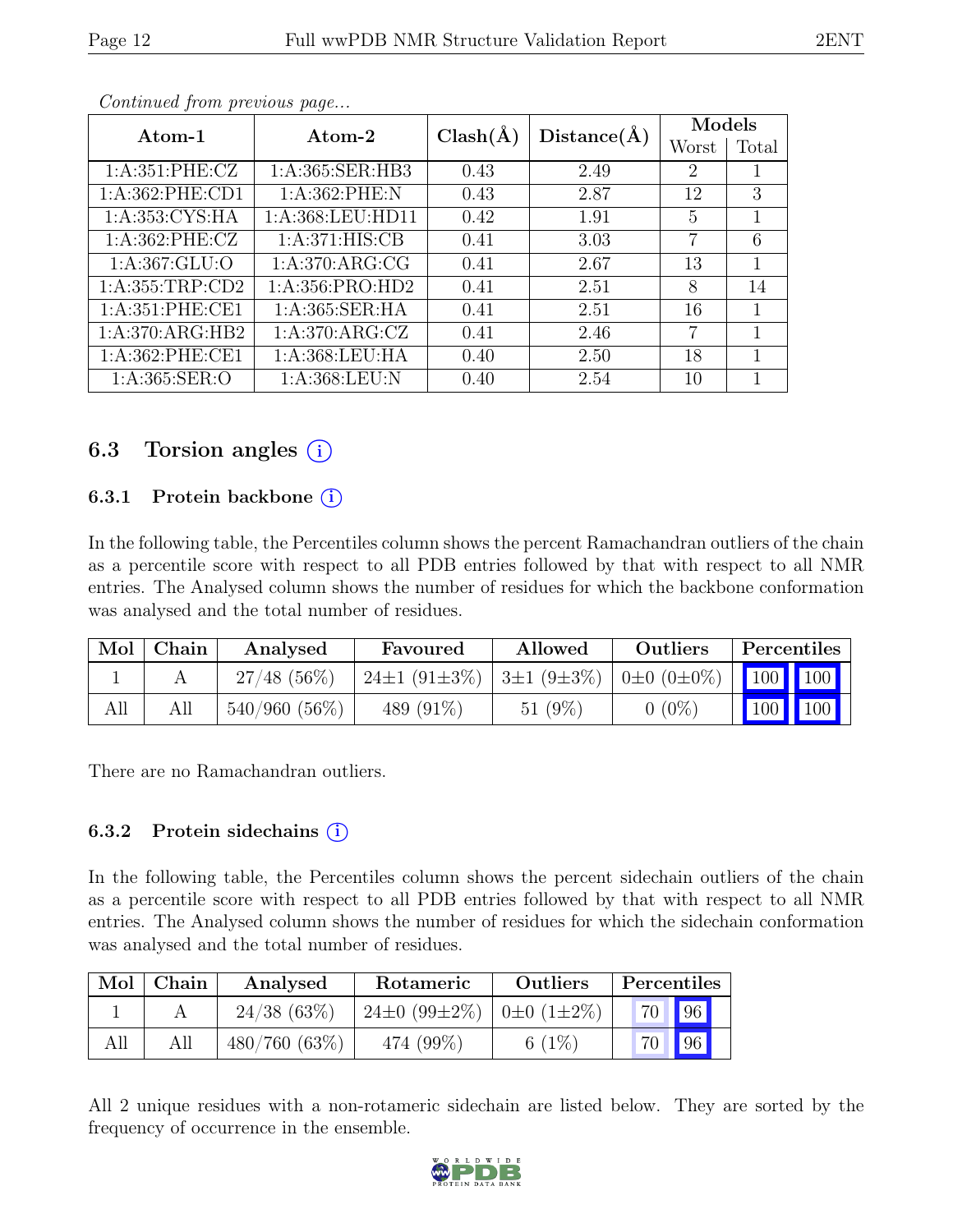|  |             | Mol   Chain   Res   Type   Models (Total) |
|--|-------------|-------------------------------------------|
|  | $364$   ARG |                                           |
|  | $366$ ASP   |                                           |

#### 6.3.3 RNA  $(i)$

There are no RNA molecules in this entry.

### 6.4 Non-standard residues in protein, DNA, RNA chains  $(i)$

There are no non-standard protein/DNA/RNA residues in this entry.

### 6.5 Carbohydrates  $(i)$

There are no monosaccharides in this entry.

### 6.6 Ligand geometry  $(i)$

Of 1 ligands modelled in this entry, 1 is monoatomic - leaving 0 for Mogul analysis.

### 6.7 Other polymers  $(i)$

There are no such molecules in this entry.

### 6.8 Polymer linkage issues  $(i)$

There are no chain breaks in this entry.